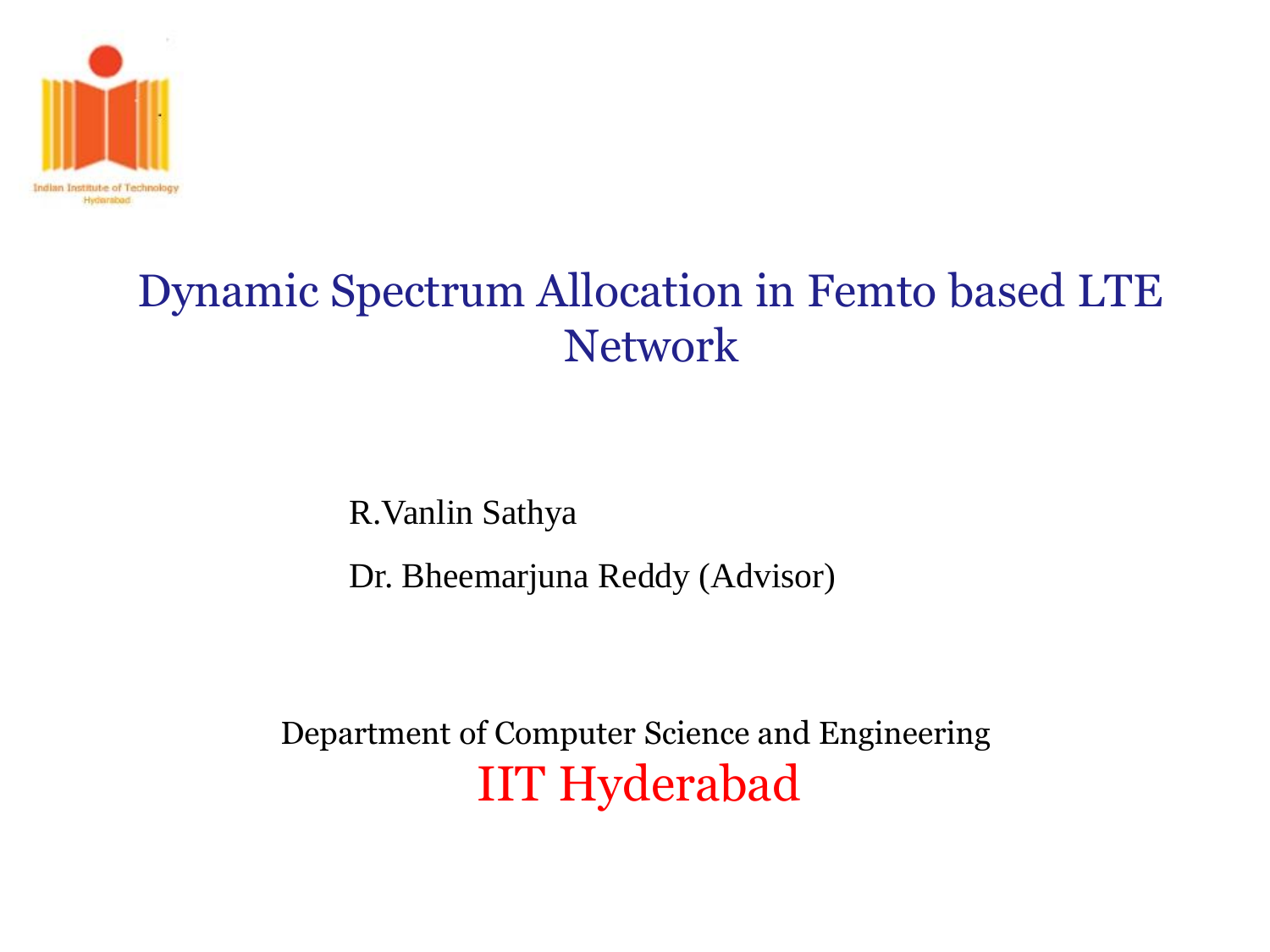

to 70% of the total traffic.

mobile data.

## Motivation



*Source: Huawei Technologies, HiSilicon*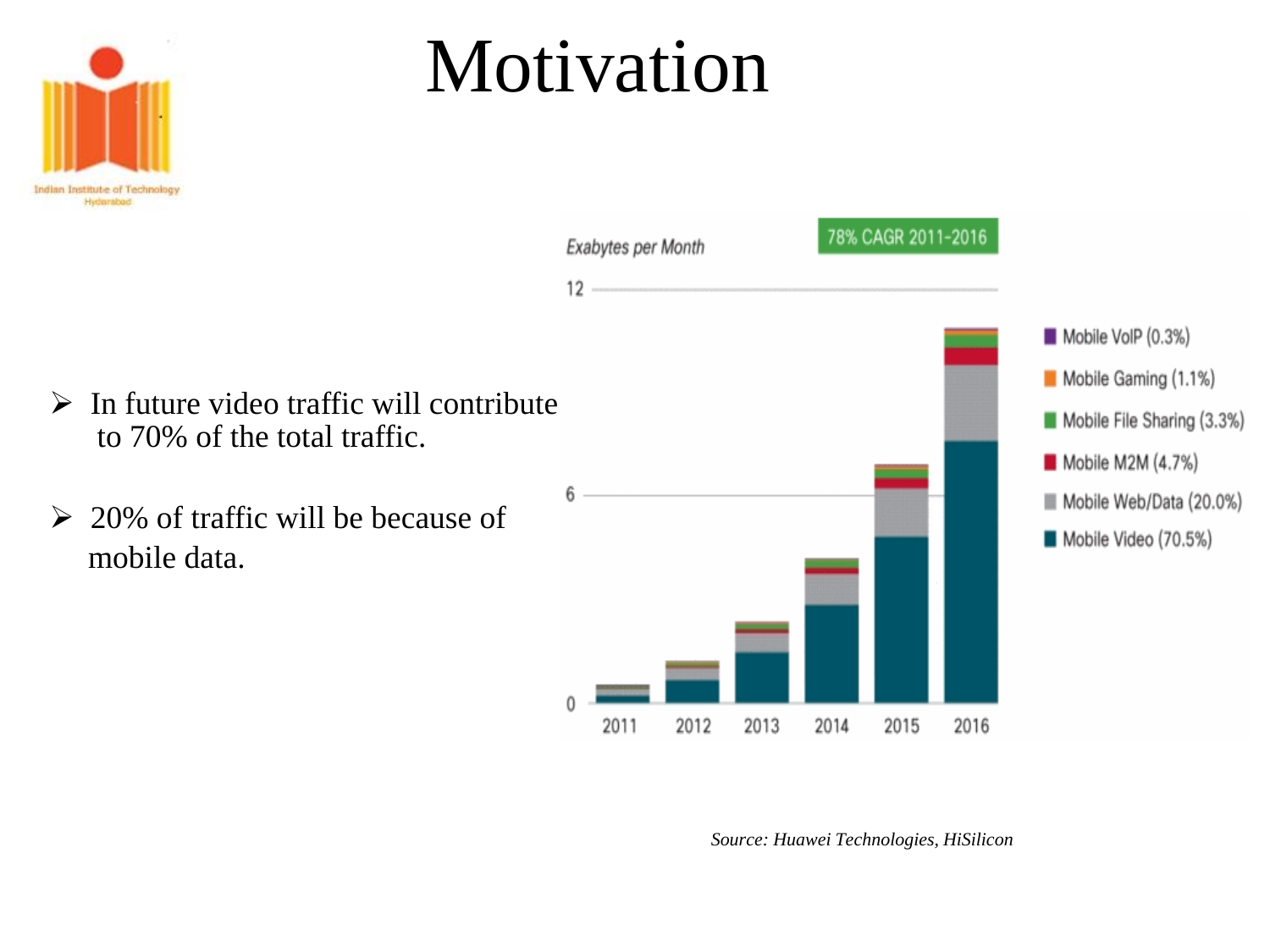

## Motivation

 $\geq 60$  % of the traffic will be indoor

#### **Drawbacks::**

- Lack in indoor Coverage
- Decrease in data rate.

#### >80% Traffic in Indoor; >50% Traffic at Home



*Source: Huawei Technologies, HiSilicon*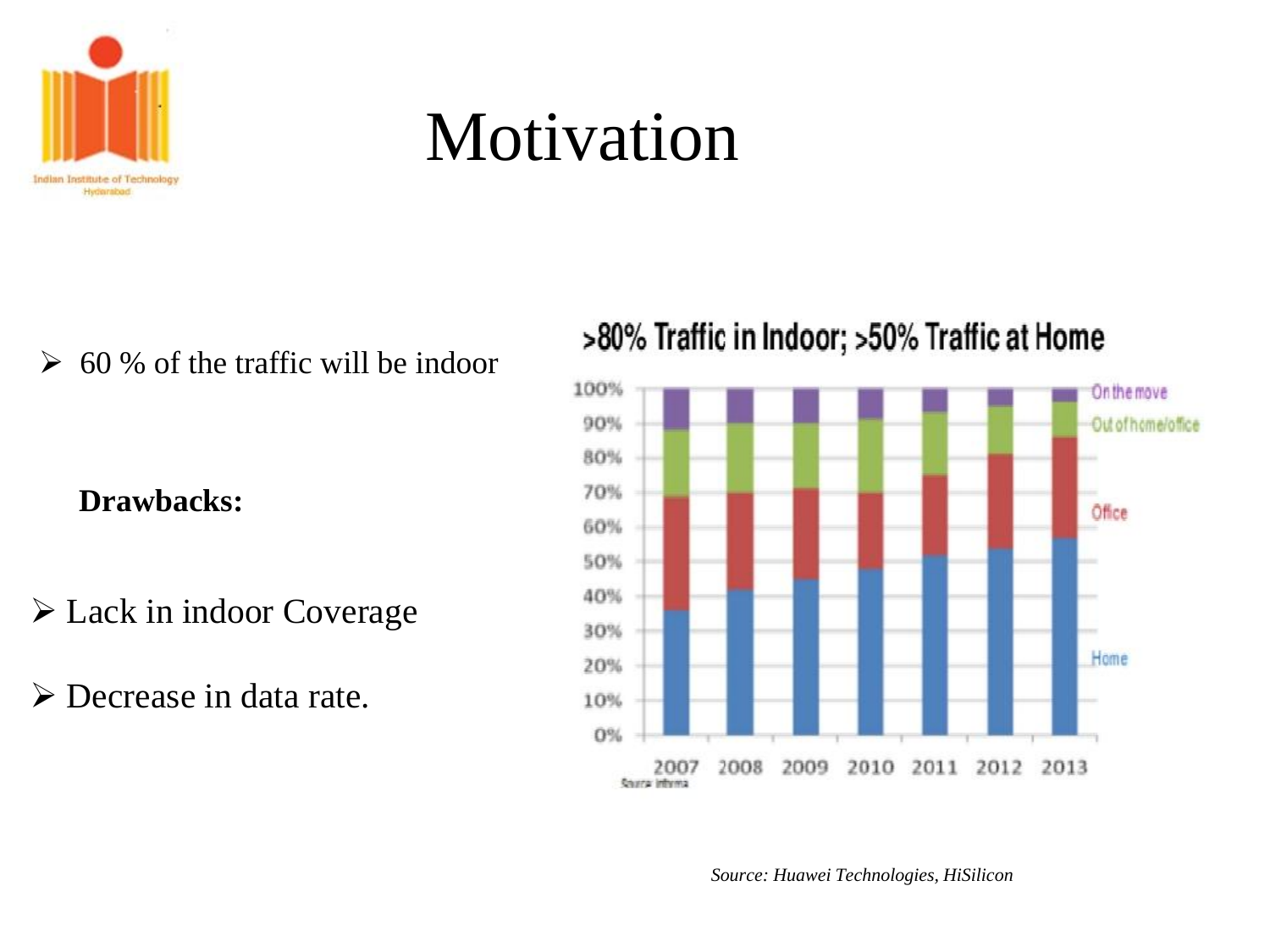

## Heterogeneous Network

**Small Cells**:

- 1. Femto Cells
- 2. Pico Cells
- 3. Relay

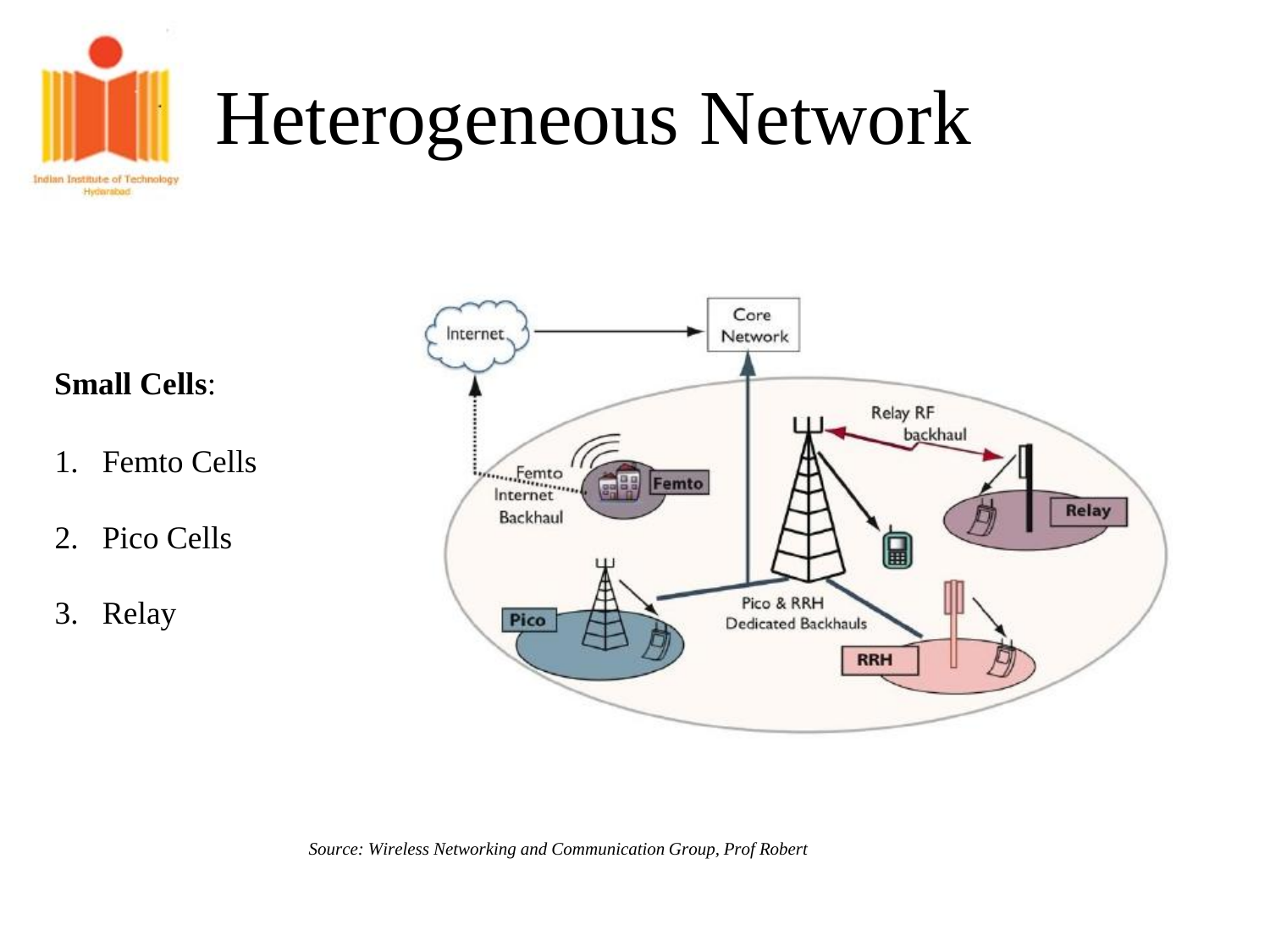

# Why not Wi-Fi?

- $\triangleright$  Wi-Fi LANs does not provide a good quality for voice communication because of CSMA MAC.
- $\triangleright$  Femto APs can coordinate their communication in co-operative manner with other femtos whereas Wi-Fi APs have to compete with other radios operating in un-licensed band.
- Wi-Fi APs work in un-licensed band where as femto works in licensed band  $\rightarrow$  So, less interference for Femtos.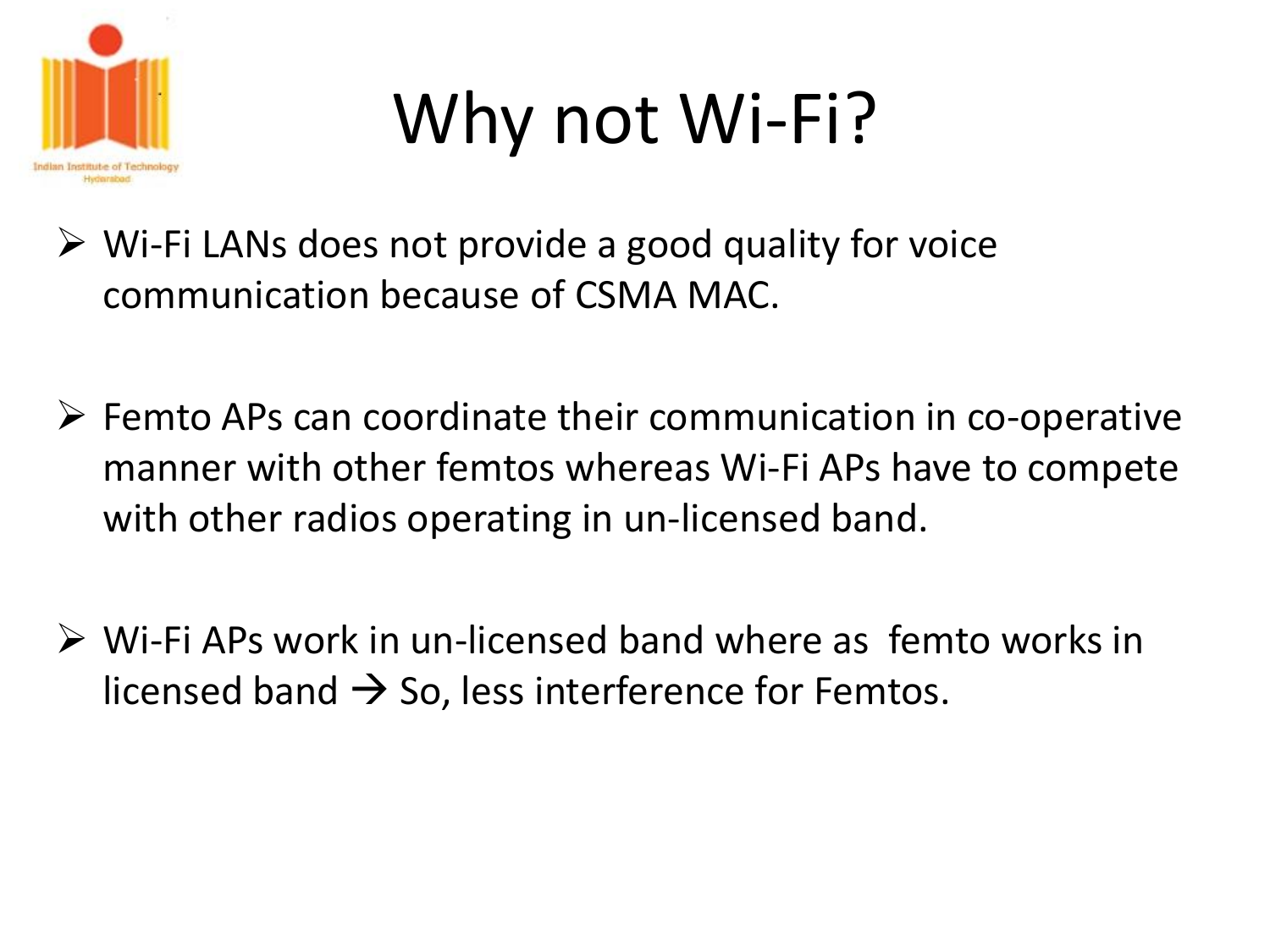

# Femto Characteristics

- $\triangleright$  The range of Femto (HeNB) is 30 m for residential and 300 m for enterprise.
- $\triangleright$  A home Femto can serve up to 7 users whereas enterprise Femto can serve up to 50 users.
- $\triangleright$  Femto Base Station (AP) can self-optimize and manage its operation.
- Femto can offload traffic from Macro BS (eNB).
- $\triangleright$  In wi-fi vertical seamless handover is a tough problem to tackle when compared to horizontal handover that happens in macro to femto.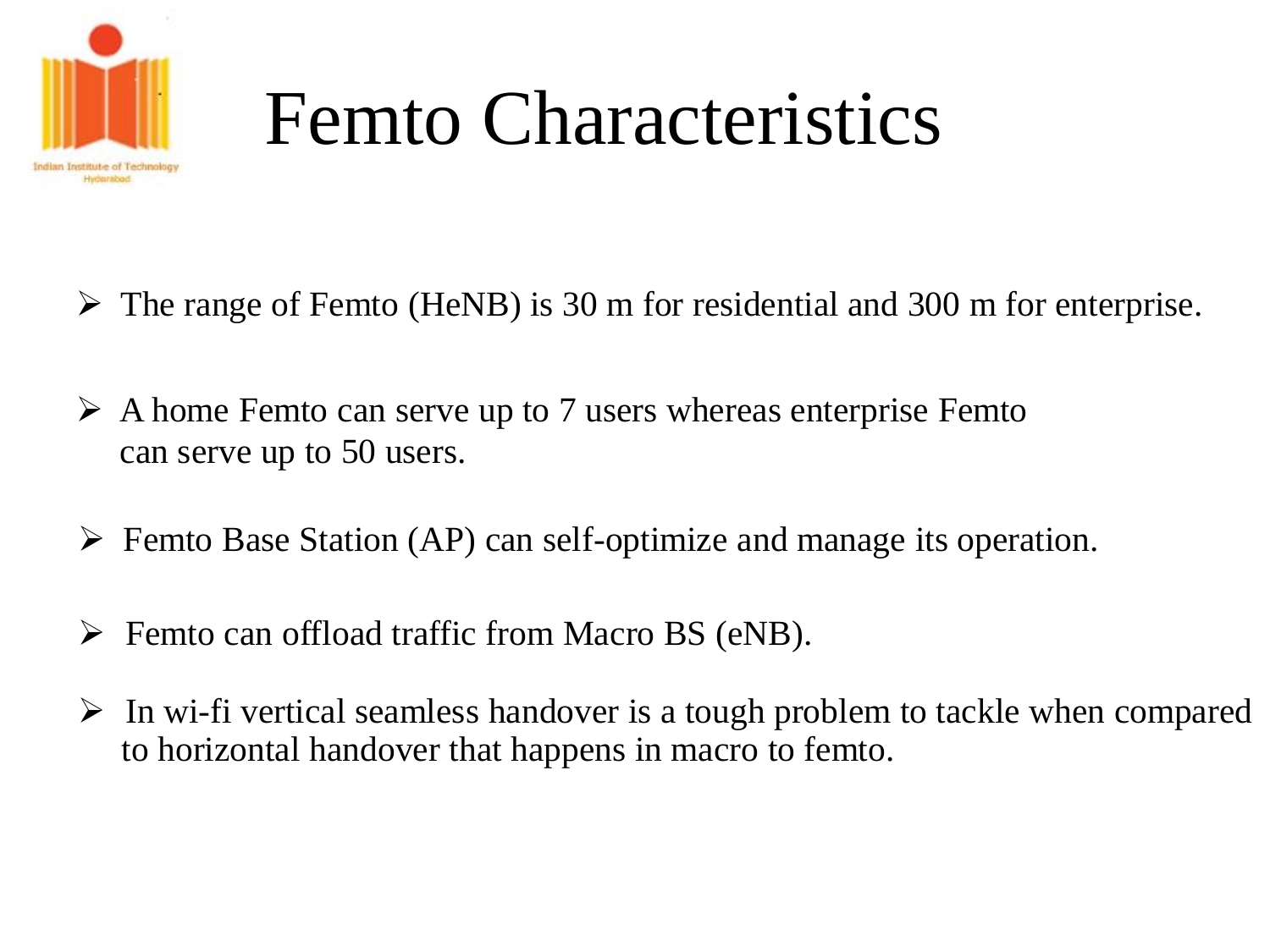

# LTE with HeNB

- $\triangleright$  HeNB GW will carry the signaling information.
- $\triangleright$  Till Release 10, there wasn't any X2 interface between HeNB.
- $\triangleright$  HeNB GW is used to reduce the load of MME (Mobility Management Entity)

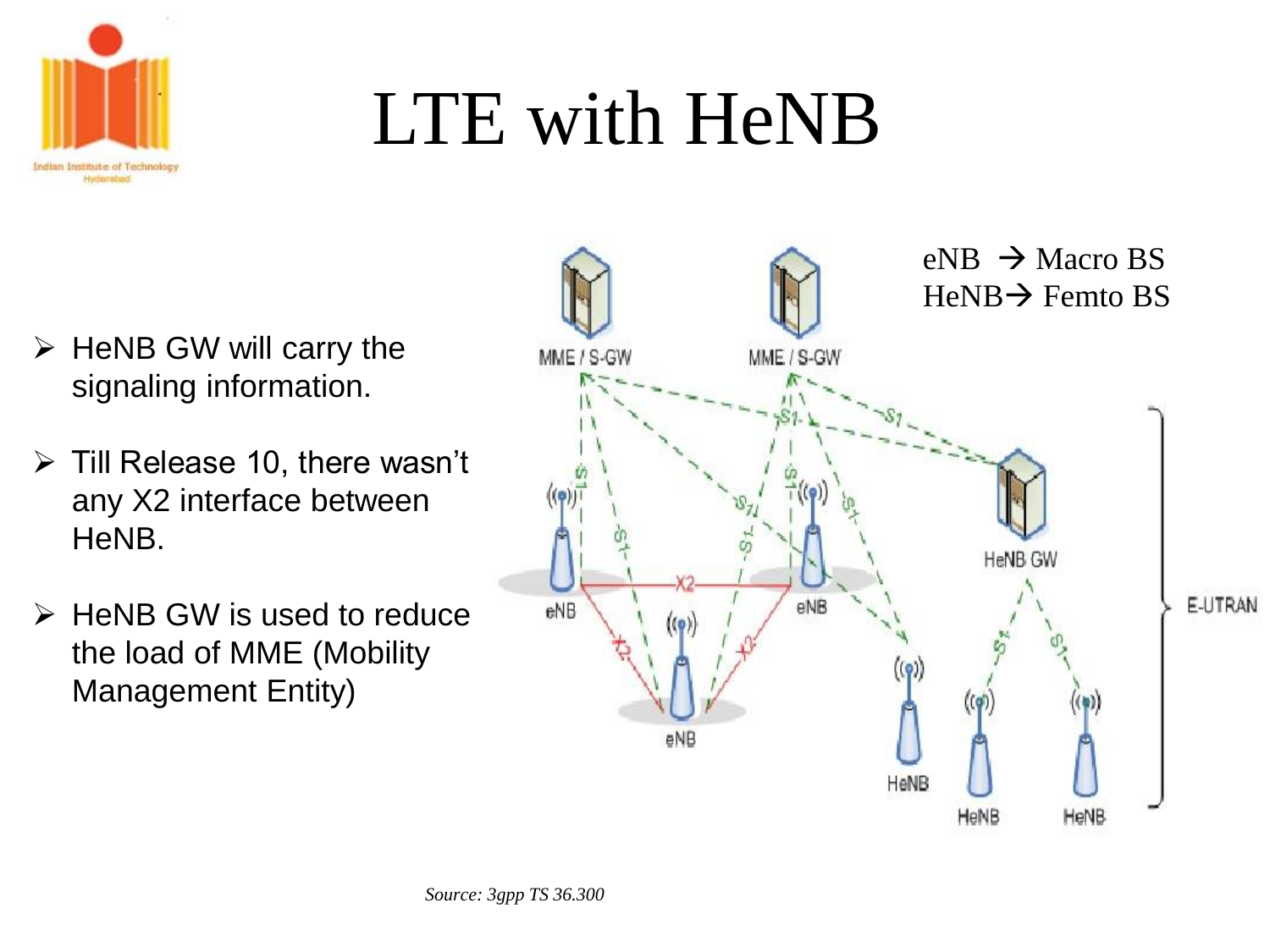

# Open Problems

### > Interference Management:

1.Cross-tier interference between the macro cell and femto cell tiers.

#### **Downlink**:

Scenario 1: HeNB sends the downlink traffic to M-MS

Scenario 2: eNB sends the downlink traffic to F-MS

#### **Uplink**:

- Scenario 1: M-MS sends the uplink traffic to HeNB
- Scenario 2: F-MS sends the uplink traffic to eNB



*Source: Interference Coordination for Femtocells,Docomo Euro-Labs.*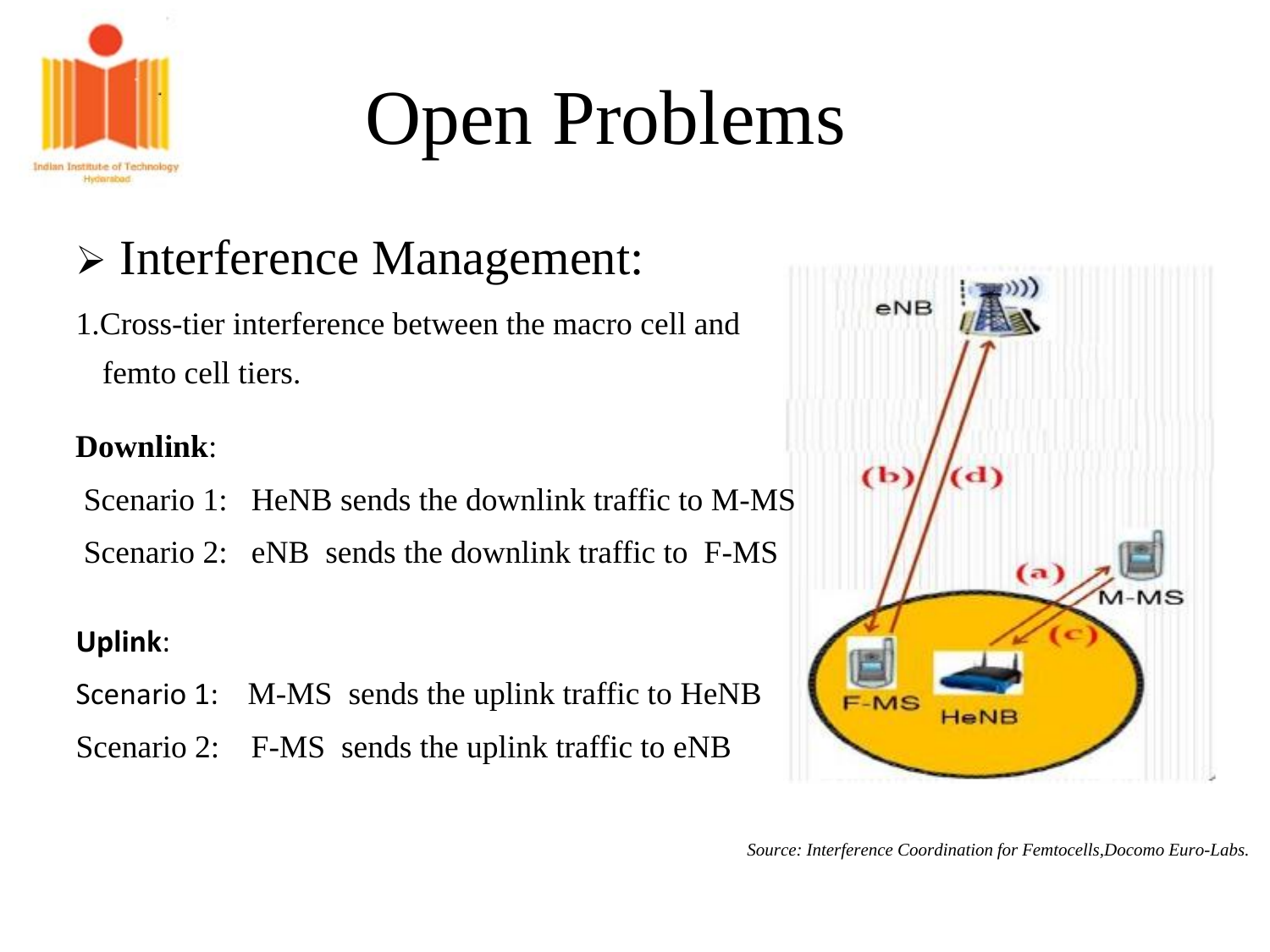

## Open Problems

#### 2.Co-tier interference within femto cell Layer.



HeNBs  $\leftarrow > A$ ,B,C

*Source: Interference Coordination for Femtocells,Docomo Euro-Labs.*

### $\triangleright$  Efficiency in Scheduling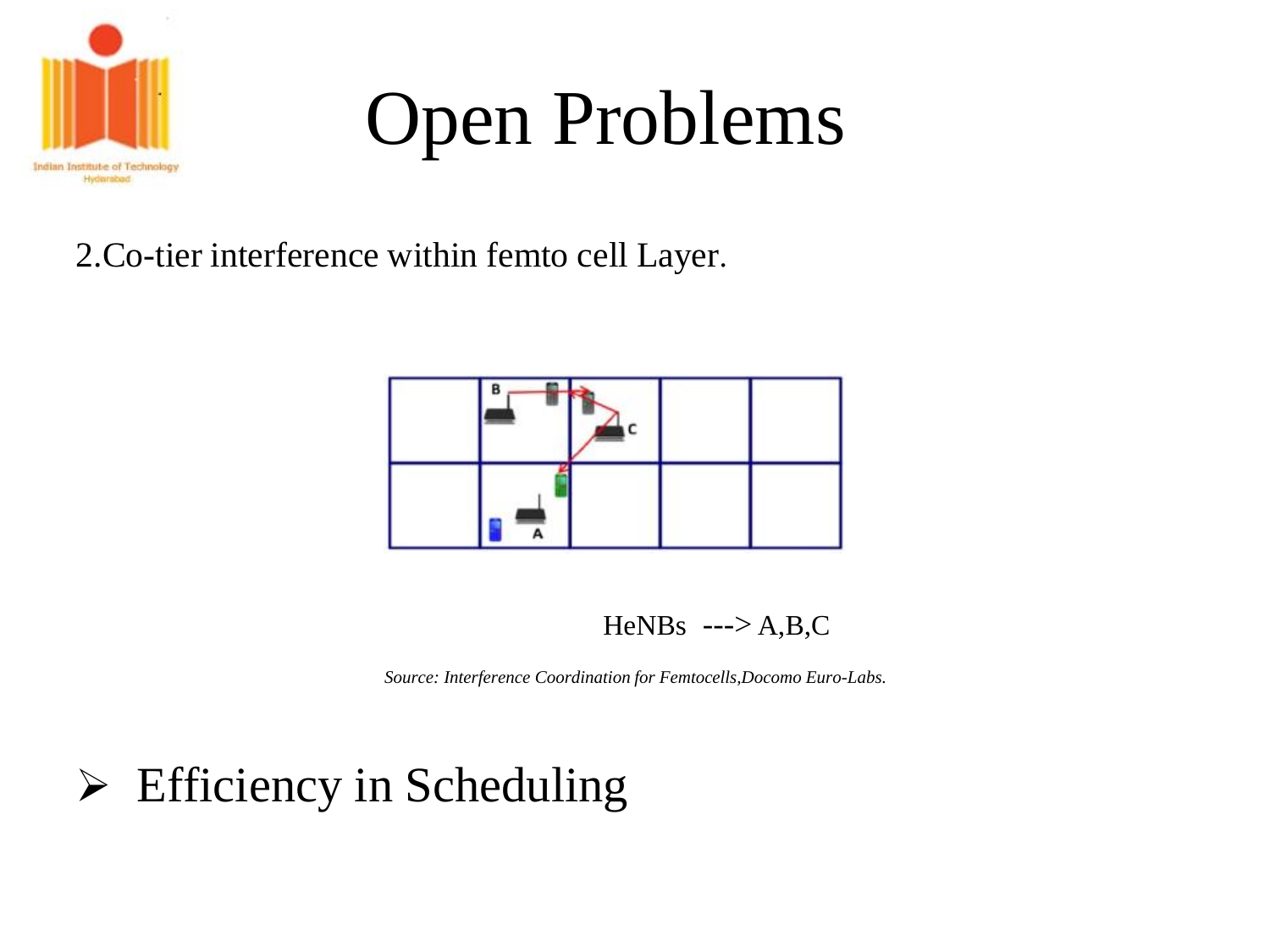

## Related Work

#### **Fractional Frequency Reuse (FFR):**

- $\triangleright$  The Frequency Reuse pattern used in FFR is reuse three.
- $\triangleright$  The Whole Spectrum band is divided in to W0, W1, W2, W3
- $\triangleright$  Only a part of the spectrum is used in each Femto cell.
- $\triangleright$  The reason for providing only some part of the spectrum is to avoid the interference between the neighboring cells (outer region).

#### **Drawback in FFR:**

 $\triangleright$  The Spectrum band is not used efficiently in each Femto cell.

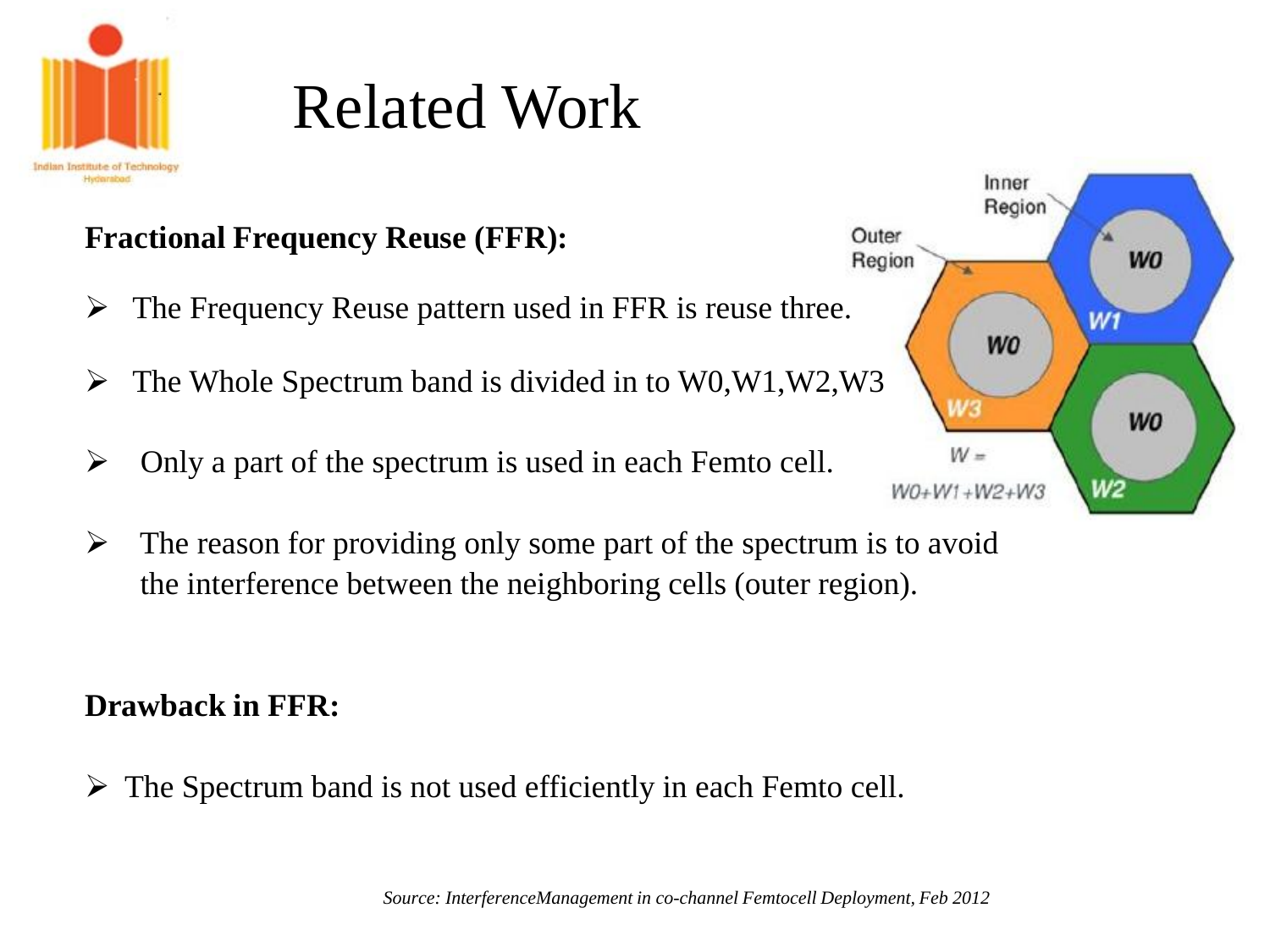#### **Soft Frequency Reuse (SFR):**

- $\triangleright$  The frequency reuse pattern used in SFR is Reuse one.
- The whole spectrum (w0,w1,w2) can be used in each Femto cell.
- $\triangleright$  The interference between neighboring cells is reduced.

#### **Drawback in SFR:**

- $\triangleright$  Spectrum is statically distributed in each femto cell
- $\triangleright$  Load distribution within femto cell is not taken into account during allocation of spectrum to different regions



*Source: InterferenceManagement in co-channel Femtocell Deployment, Feb 2012*



**SFR**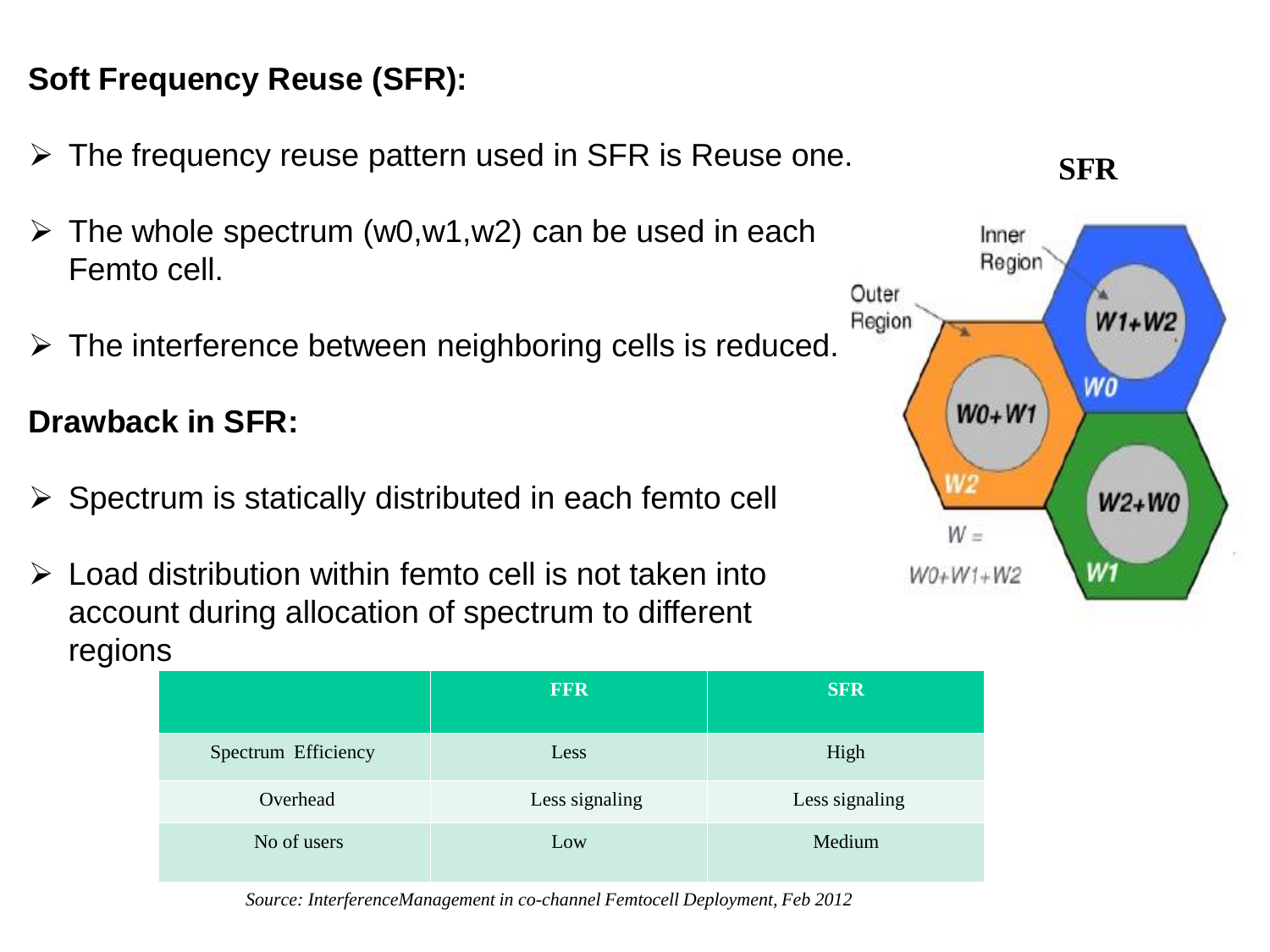

## Proposed Idea

- To improve the efficiency of spectrum, we propose Dynamic Resource Allocation (DRA) scheme.
- Dynamic Resource Allocation between Macro and Femto region
- Dynamic Resource Allocation inside Femto (HeNB) region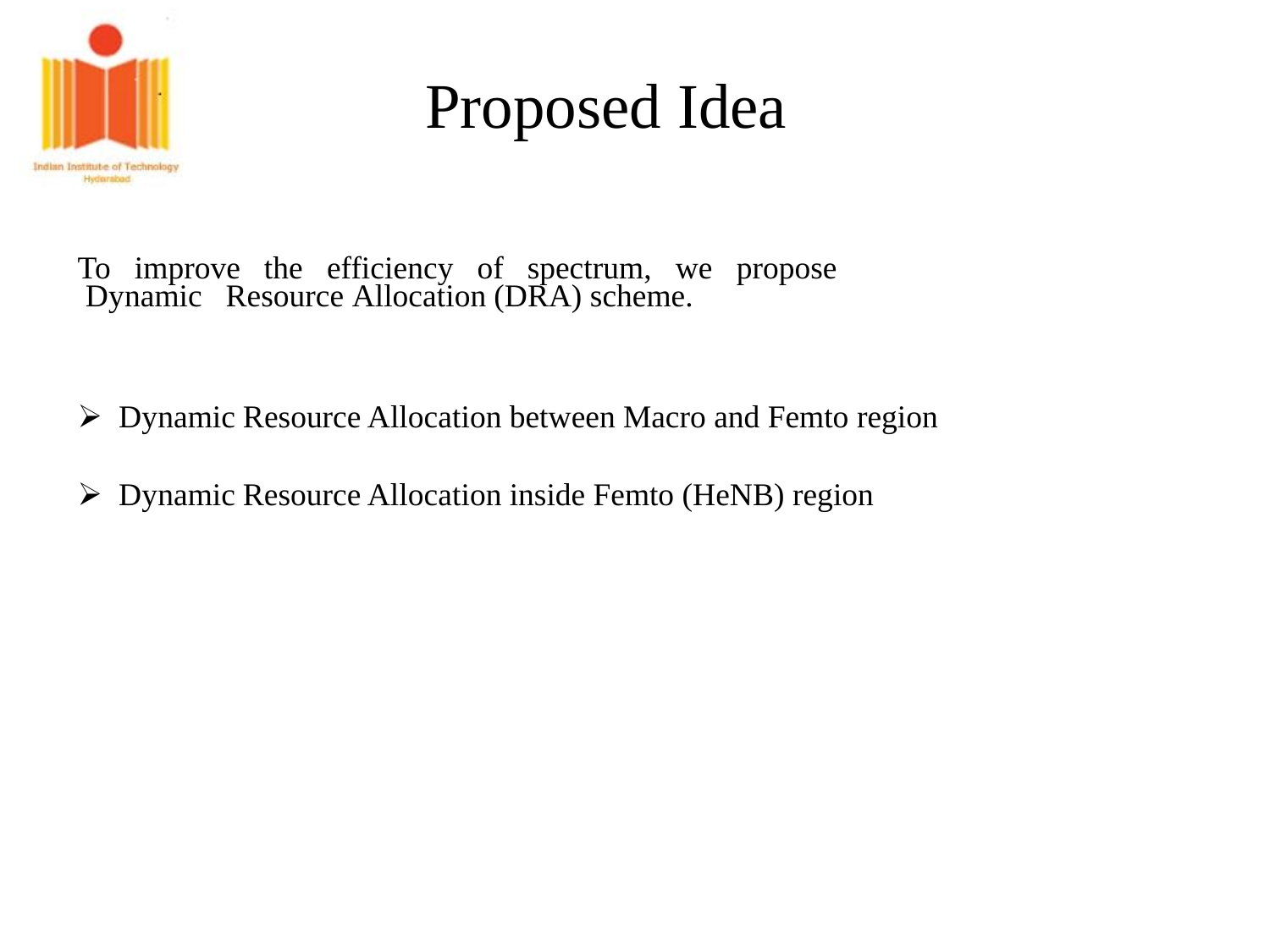

#### 1. Dynamic ResourceAllocation between Macro and Femto

- $\triangleright$  In case if more number of Femtos are deployed, the dynamic resource allocation between Macro and Femto is taken care by femto gateway to ensure scalability.
- $\triangleright$  The reallocation of bandwidth between macro and femto won't happen frequently.
- $\triangleright$  Depending upon the overall traffic load, the bandwidth will be allocated dynamically between macro and femto regions.
- $\triangleright$  This (planned placement of femtos) is applicable only for enterprise buildings.

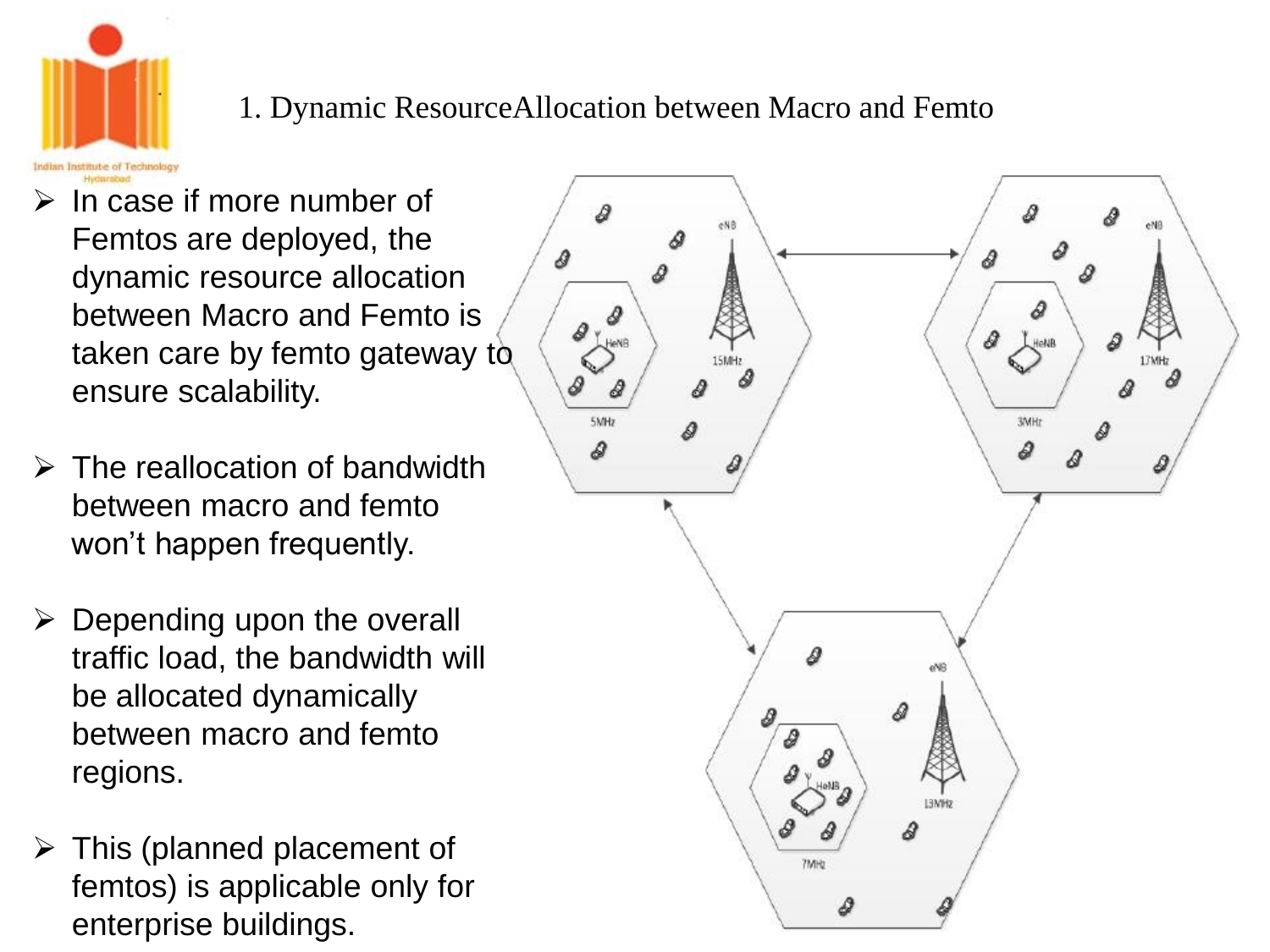

#### 1. Dynamic Resource Allocation between Macro and Femto

#### **Example:**

Total Bandwidth  $= 20$  Mhz

Macro Bandwidth  $= 15$  Mhz

Femto Bandwidth  $= 5$  Mhz

1Mhz Bandwidth = 6 RB(Resource Block roughly), so Femto has 30 RB.

Minimum one RB should be allocated to the requested user.

Assume, the number of users in Femto is 10

So, minimum 2Mhz Bandwidth (i.e 12 RB) is sufficient. Roughly 18 RB are unused.

Now Femto BS has to shift 2Mhz bandwidth dynamically to Macro BS, so now Macro BS has 17Mhz.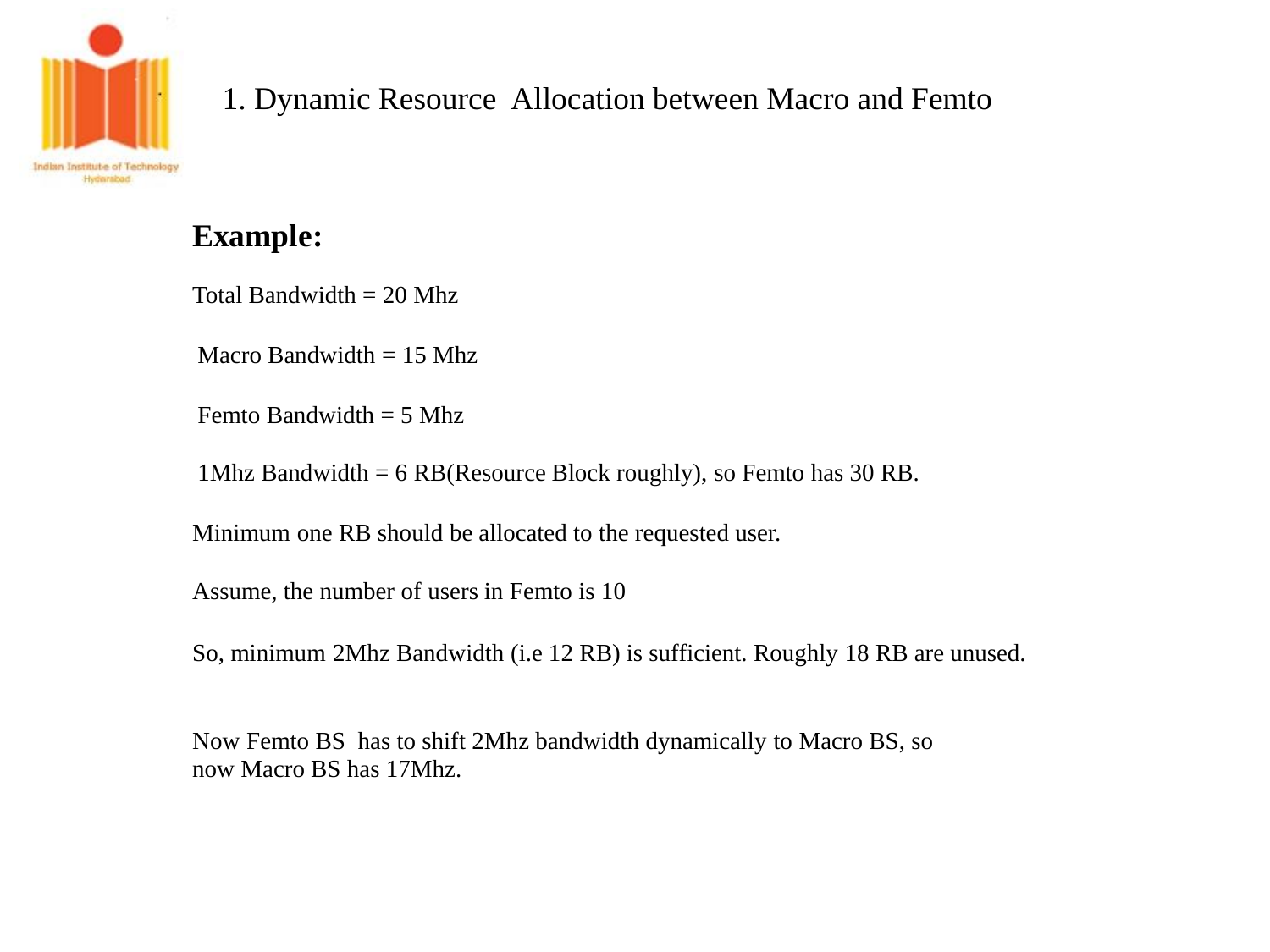## Dynamic Resource Allocation:

- $\triangleright$  The Base Station should not be rebooted, but the station should be aware of free available resource block in its coverage area.
- $\triangleright$  Mobile device need not re-associate and re-lock to the preamble.

 $\triangleright$  The bandwidth available for femto BS can be divided into multiple separated sub-carriers.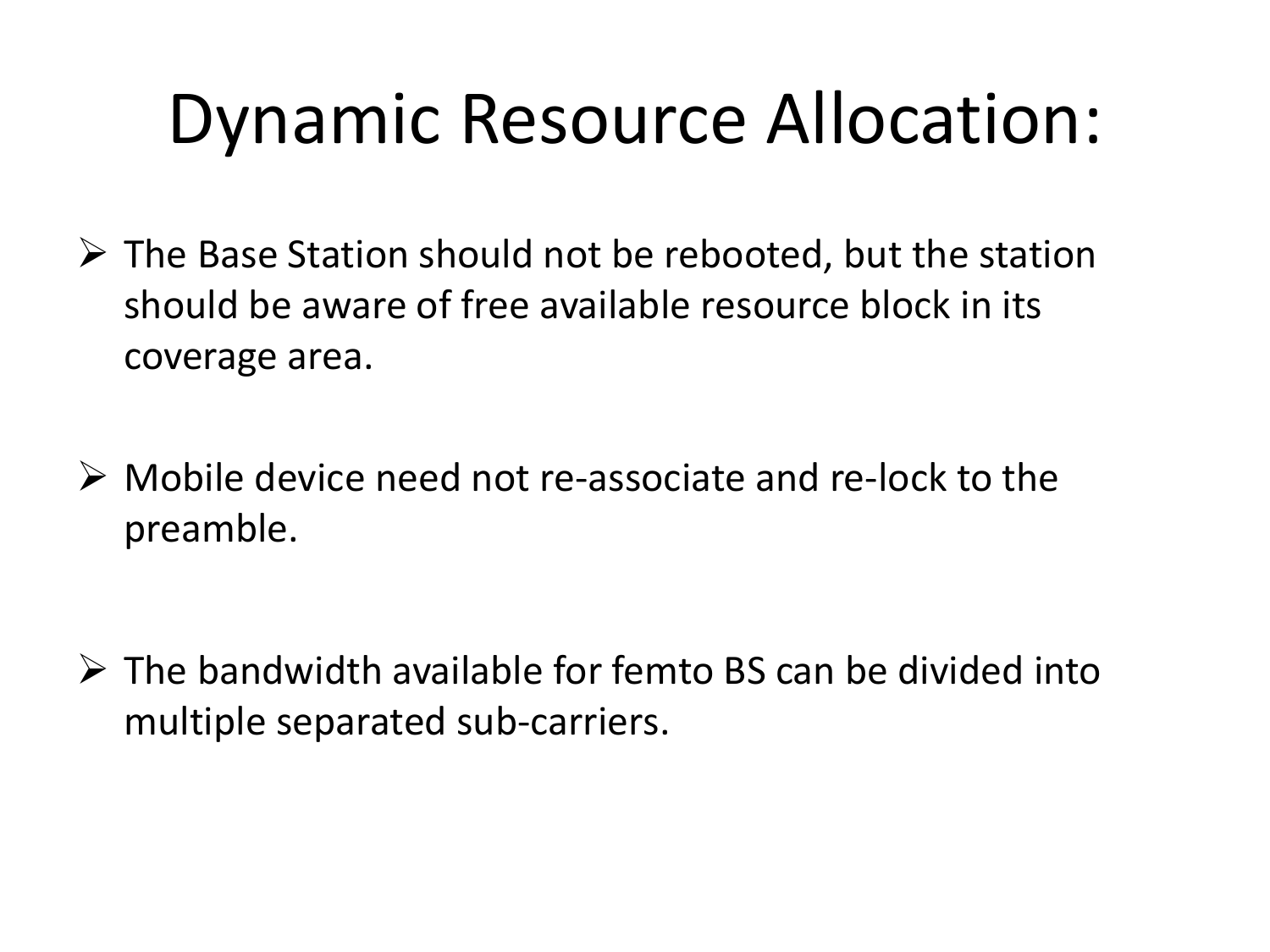#### 2. Dynamic ResourceAllocation inside Femto (HeNB)

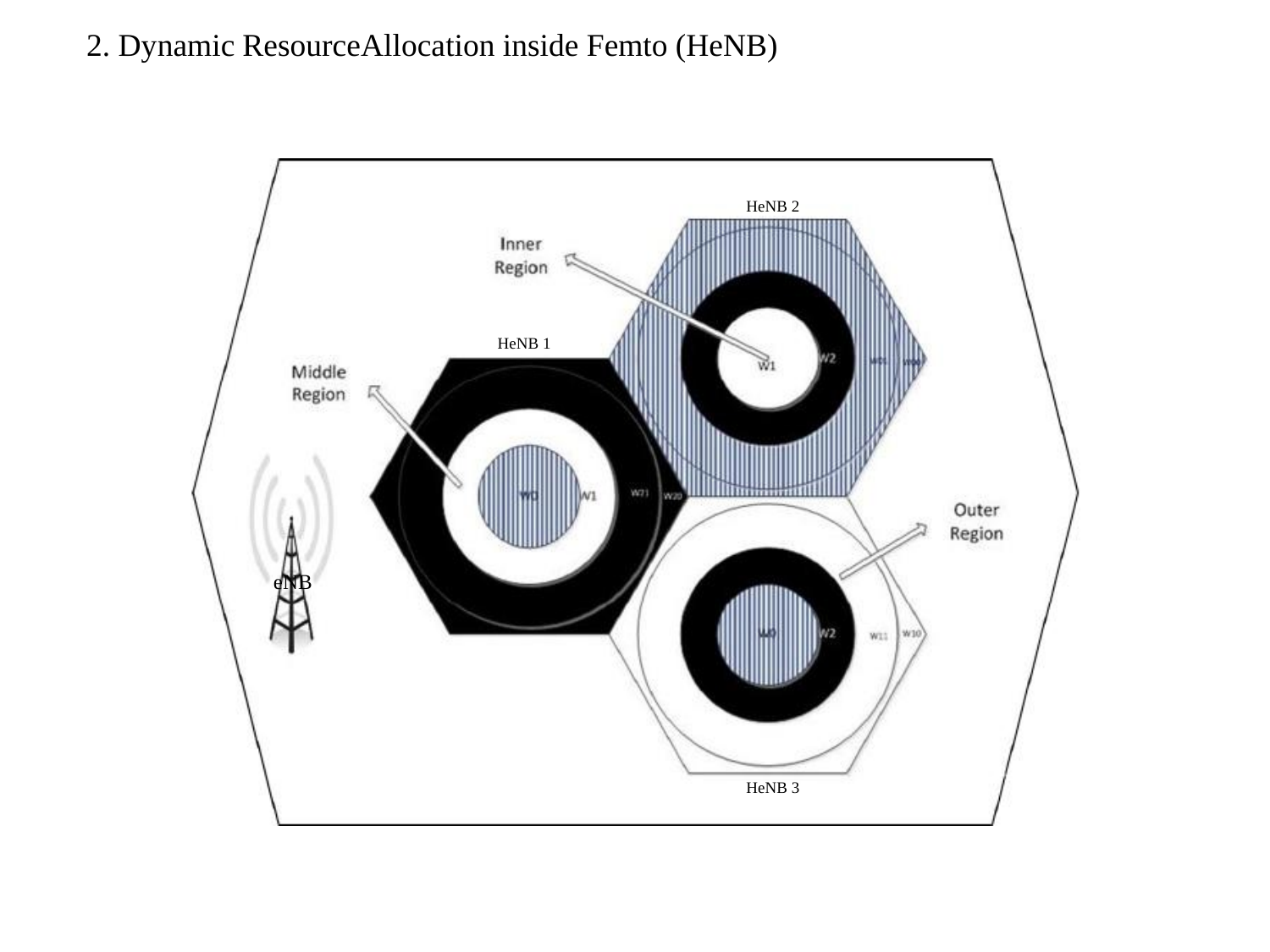### **Spectrum Allocation inside Femto based on CQI and Geographical position (GP)**

- $\triangleright$  The division of spectrum region inside HeNB is based on Channel Quality information(CQI) / GP from the indoor users.
- $\triangleright$  The CQI/GP value of the static indoor users will be constant.
- $\triangleright$  The number of users in the indoor is calculated by the scheduler of base station and it depends upon the CQI/GP value range.
- $\triangleright$  Depending upon the number of users in the region, the resource block is allocated dynamically.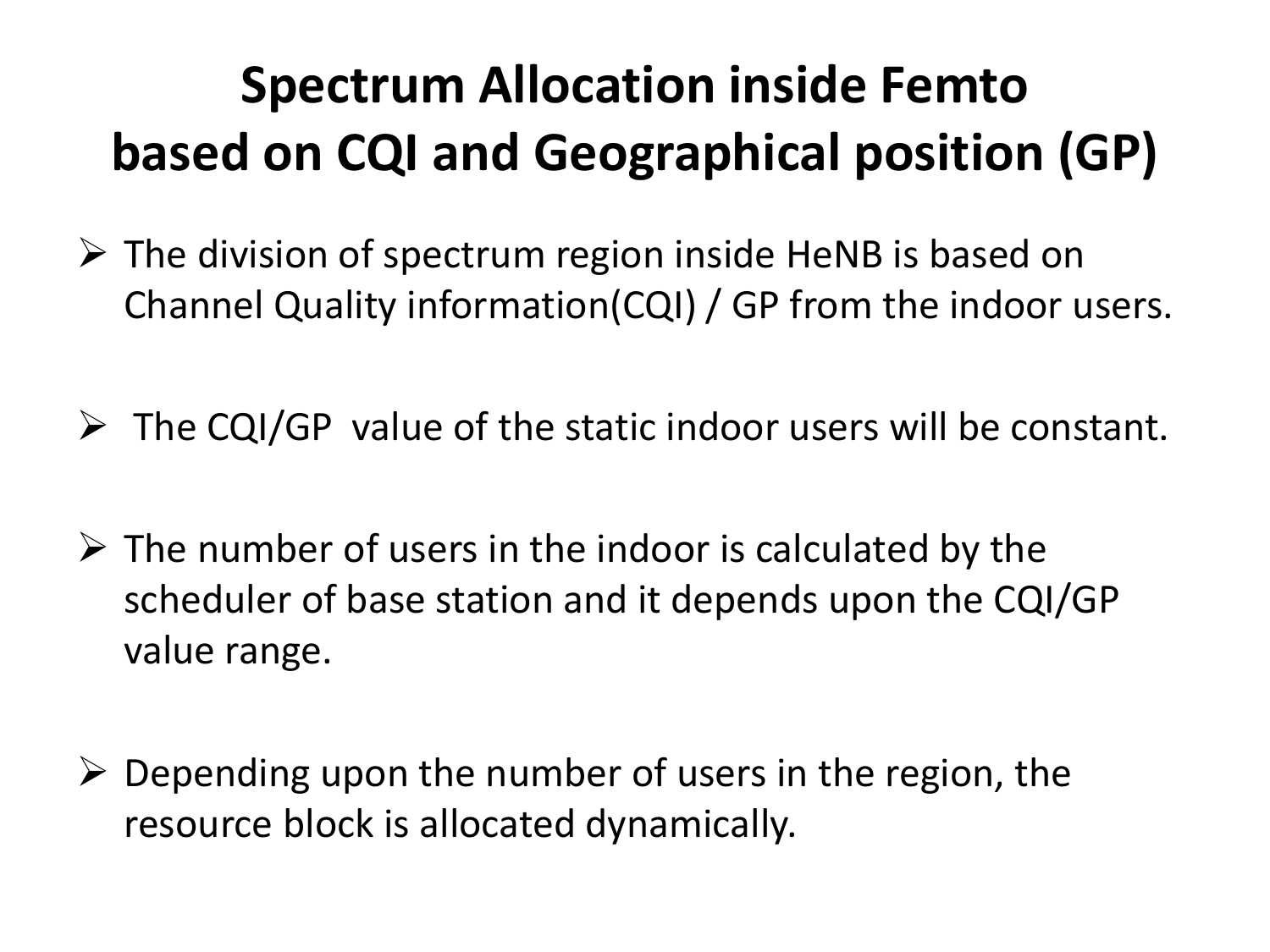## Spectrum Allocation inside Femto

- $\triangleright$  In our work, we consider deploying Femtos in enterprise buildings and they are done in hexagonal grid manner.
- $\triangleright$  The reason for spectrum division in HeNB is to avoid the interference between the neighboring cells.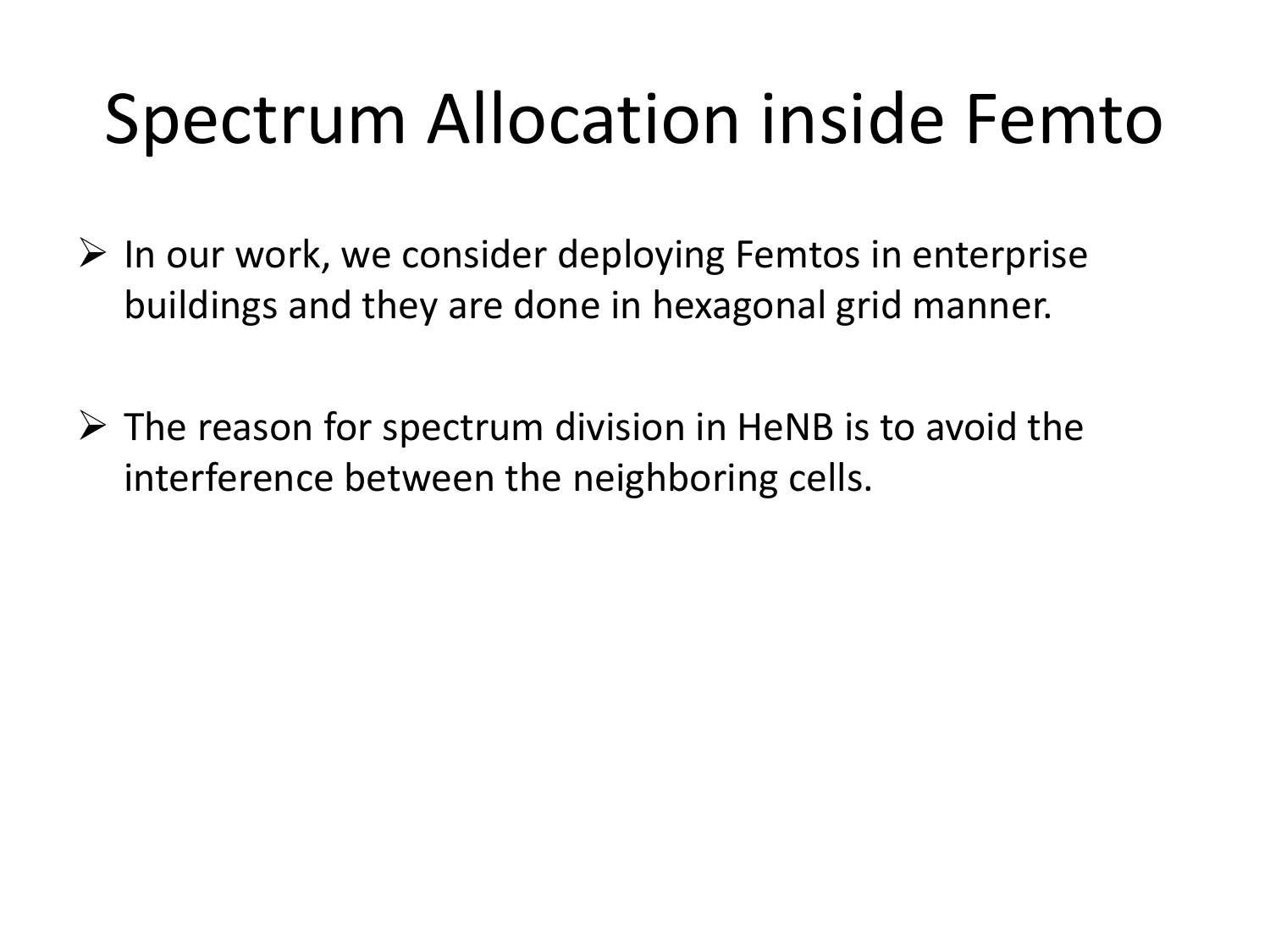#### 2. Dynamic ResourceAllocation inside Femto (HeNB)



|                     | <b>FFR</b>     | <b>SFR</b>     | <b>DRA</b>     |
|---------------------|----------------|----------------|----------------|
| Spectrum efficiency | Less           | High           | Very High      |
| Overhead            | Less signaling | Less signaling | Less Signaling |
| No of users         | Low            | Medium         | High           |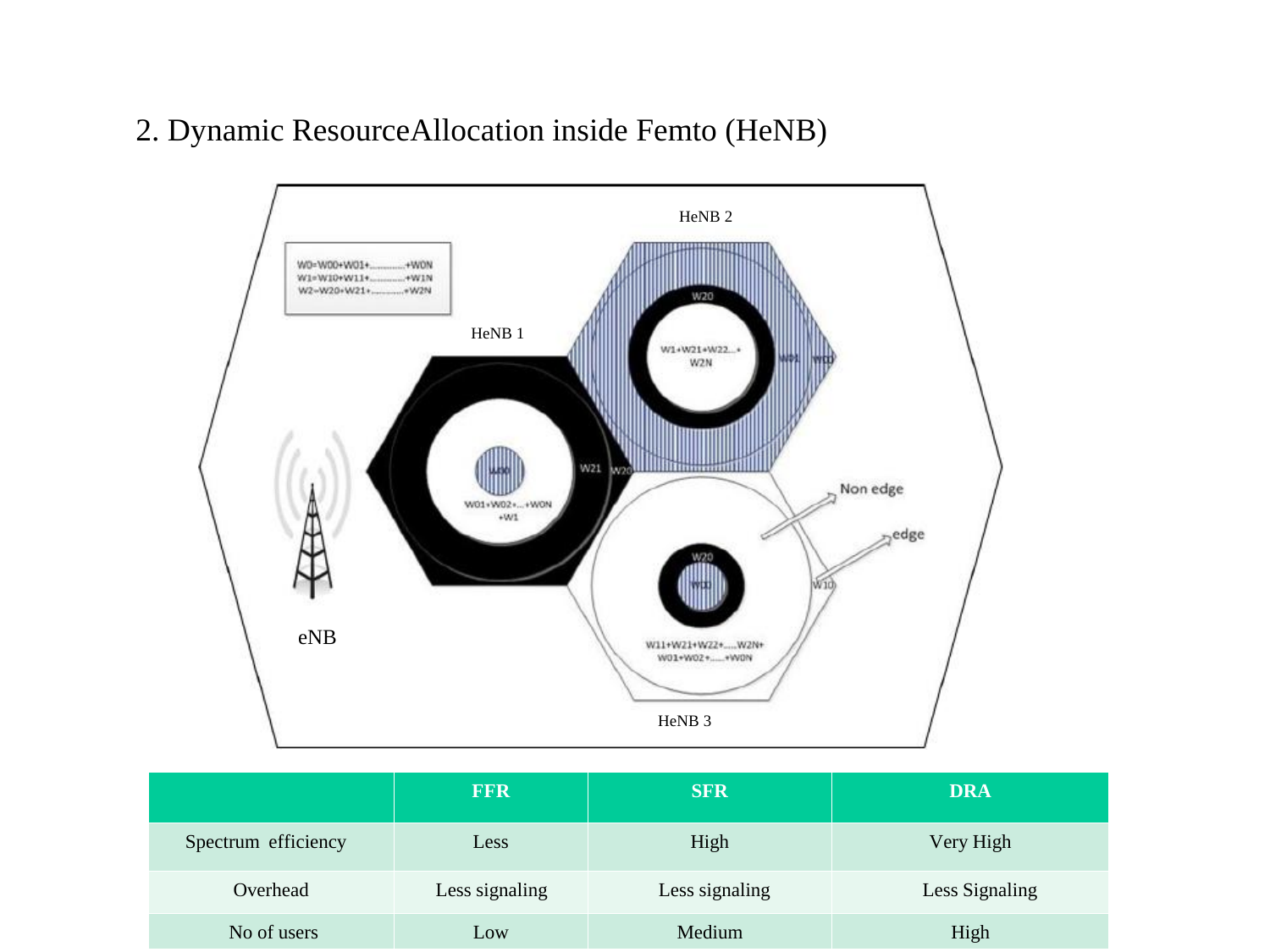

## Future Plans

 $\triangleright$  Implementing DRA scheme and comparing the DRA results with existing FFR, SFR in terms of throughput, spectrum efficiency, numbers of users it can handle.

 $\triangleright$  Formulating it as an optimization problem.